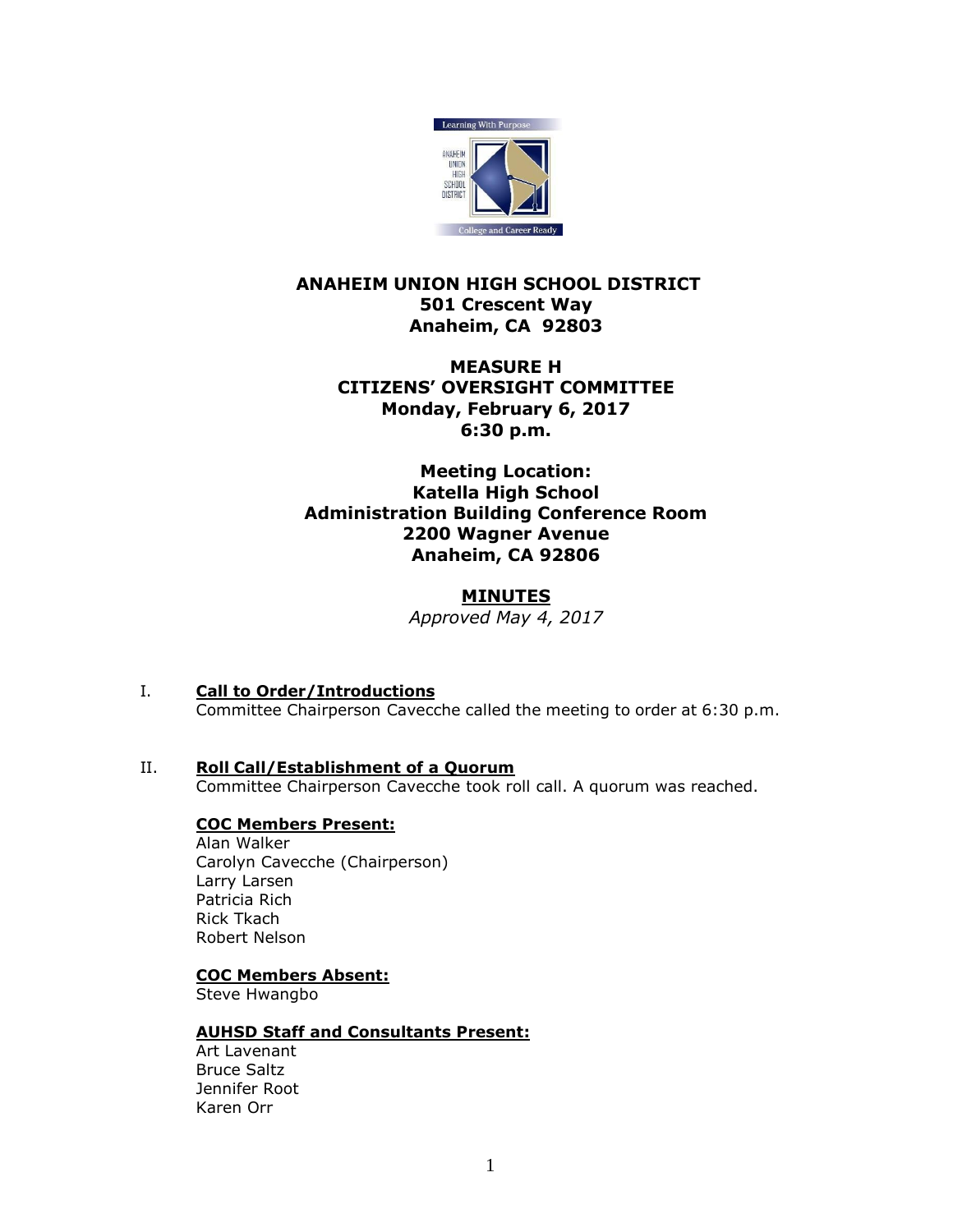Patricia Neely Rochelle Atwood Royce Townsend, Vavrinek, Trine, Day & Co., LLB Salvador Orellana, Cumming Tony Salcido, Cumming

### III. **Adoption of Agenda and Approval of Minutes**

Committee member Larry Larsen made a motion that was seconded by member Alan Walker to:

- Adopt the agenda of the February 6, 2017 COC meeting
- Approve the minutes of the November 17, 2016 COC meeting

All committee members agreed and the agenda was adopted, and the minutes were approved. Committee member Robert Nelson abstained.

### IV. **Public Comment**

There were no public comments.

### V. **Staff Update on Measure H Program**

Tony Salcido presented an update of the Katella High School-DROPS Site Improvement project, which is under construction, and is approximately 90% complete. Mr. Salcido discussed the budget, the remaining schedule and the project's expenditures. Currently in progress, is the installation of the last stormwater detention/infiltration tank and landscaping. The contractor has started to address punch list items.

Patricia Neely discussed Dale Junior High School's modernization and new construction project. The design of the project's scope is being approached in three phases but will be bid as one package. She discussed the budget, the schedule and the project's expenditures to date. Chairperson Cavecche asked that the next update include building square footages related to modernization and to new construction. The committee requested to schedule a visit to the Dale campus prior to the start of construction, to observe the school's condition before the start of the renovation work.

Patricia Neely presented an update on the Cypress High School Site Improvement Project (Phase I) which was submitted to the Division of the State Architect (DSA) for plan check in December 2016. Phase II, which will be funded at a later date, will be submitted to DSA in Summer 2017.

Patricia Neely also discussed the  $2017-18$  implementation of  $21<sup>st</sup>$  Century classroom furniture and upcoming Measure H projects as follows:

- Oxford Academy Modernization and New Construction
- Oxford Academy Security Fencing, Cameras and Locks
- Brookhurst JHS Security Fencing
- District Office Security Measures Flooring (Phase 1)
- Kennedy HS Parking Lot Improvements
- Savanna HS Parking Lot Improvements
- Security Site Fencing Various Sites